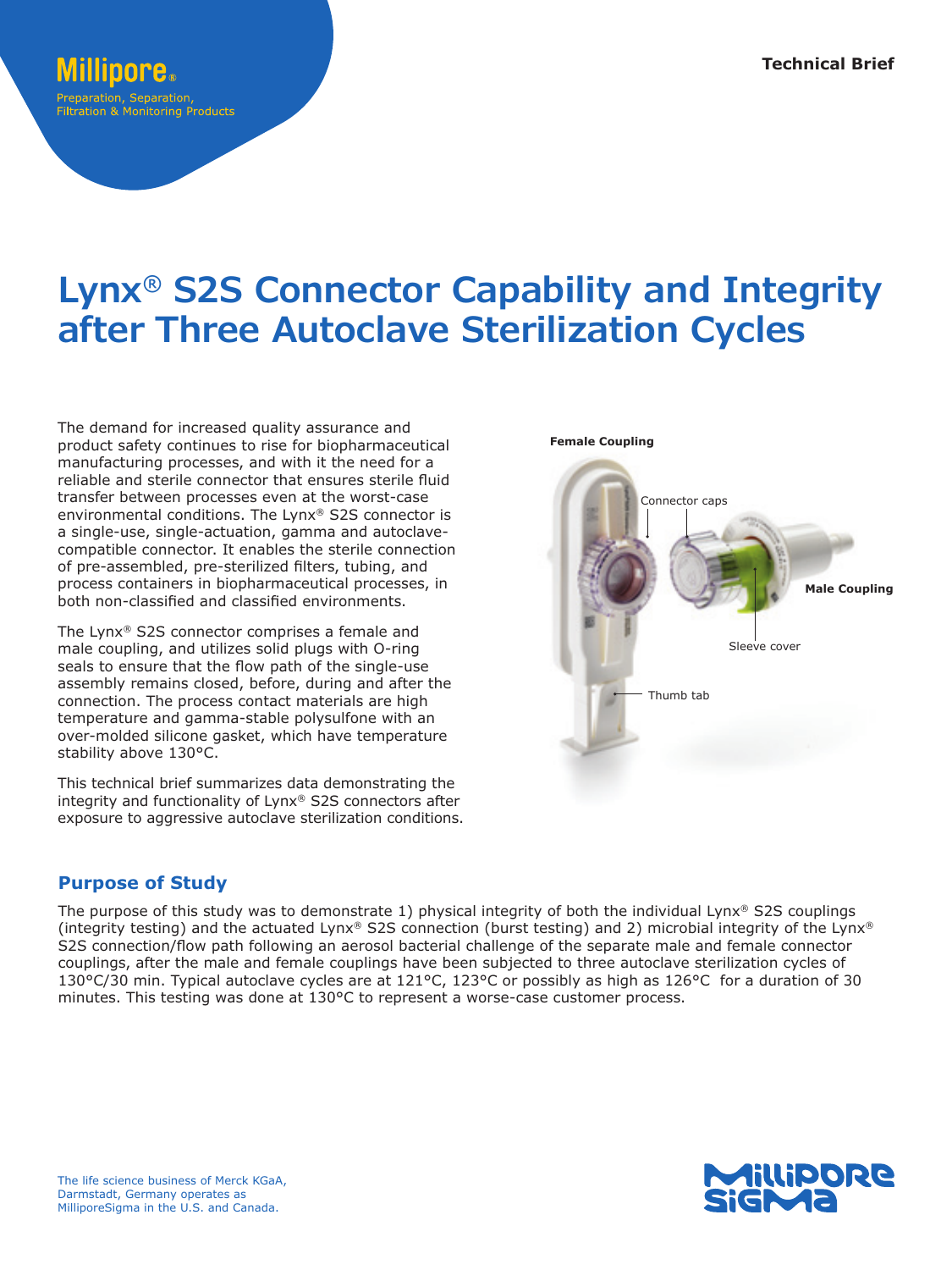# **Test Methodology and Experimental Design**

#### **Preparation**

All Lynx® S2S female and male coupling were pre-sterilized by gamma-irradiation at a minimum of 45 kGy.

#### **Autoclave Sterilization**

Lynx® S2S female and male couplings were autoclave sterilized as follows. Connector couplings were assembled onto a test manifold and the assemblies were then autoclaved using a validated equipment cycle in a validated autoclave. The test assemblies were autoclaved three times at a minimum temperature of 130°C for 30 minutes.

### **Physical Integrity Testing**

Testing was performed according to manufacturing release and product testing requirements documented at the third-party manufacturer. A total of 21 female couplings and 21 male couplings were individually integrity tested. Next, the same devices were connected and actuated in random combinations of male and female couplings and burst testing was performed on the actuated connectors.

#### **Microbial Integrity Testing**

An aerosolized bacterial challenge test was used to simulate worst-case environmental conditions. This test challenges the Lynx® S2S male and female couplings prior to actuation with a minimum of 106 bacteria (in colony forming units (CFU)) per device, assuring that sterile connection can be made in a non-classified environment. In this test, 12 coupling sets were challenged with an aerosolized suspension of *Brevundimonas diminuta* (ATCC® 19146™) at a minimum of 106 CFU per coupling set. They were connected and actuated after application of the aerosol challenge. Sterile media was then flowed through the actuated connectors into sterile receiving vessels and assayed to determine the presence or absence of growth. Negative control devices comprised a coupling set that was connected and actuated without application of bacterial challenge in the test environment. Positive control devices, demonstrating test system suitability, comprised a coupling set from which the device plugs were removed prior to application of the challenge, allowing penetration of microorganisms into the flow path.

#### **Results**

All unconnected devices, which were gamma-irradiated at a minimum of 45 kGy and then autoclaved three times at 130˚C/30 min, passed the manufacturing release integrity test. After connection of the male and female devices, which were gamma-irradiated, autoclaved and integrity tested, the connected devices were burst tested and passed the acceptance criteria. Connected devices, which were microbial challenge tested while unconnected, demonstrated a sterile flow path upon actuation.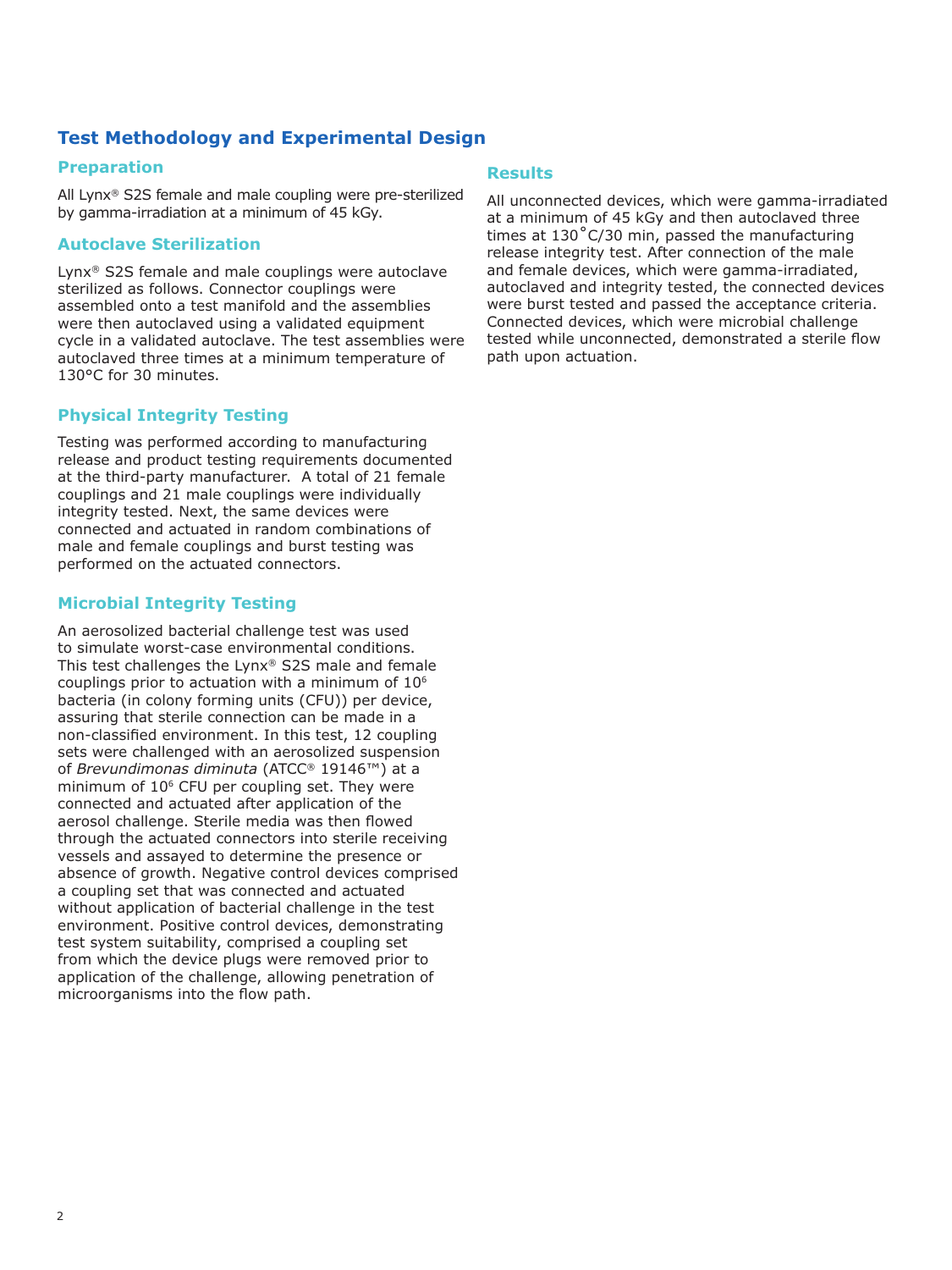# **Physical Integrity Test**

| <b>Coupling</b><br>Gender | Lot | # of Devices Tested | <b>Results</b>       |                |
|---------------------------|-----|---------------------|----------------------|----------------|
|                           |     |                     | <b>Pre-autoclave</b> | Post-autoclave |
| Female                    |     |                     | Pass                 | Pass           |
|                           |     |                     | Pass                 | Pass           |
|                           | っ   |                     | Pass                 | Pass           |
| Male                      |     |                     | Pass                 | Pass           |
|                           |     |                     | Pass                 | Pass           |
|                           |     |                     | Pass                 | Pass           |

## **Physical Burst Test**

| <b>Female Lot</b> | <b>Male Lot</b> | # of Device Pairs Tested | <b>Results</b> |
|-------------------|-----------------|--------------------------|----------------|
|                   |                 |                          | Pass           |
|                   |                 |                          | Pass           |
|                   |                 |                          | Pass           |

# **Microbial Integrity Test**

| Negative Control<br>No Growth<br><b>Test Article</b><br>No Growth<br><b>Test Article</b><br>No Growth<br>$\overline{4}$<br>1<br><b>Test Article</b><br>No Growth<br>Positive Control<br>Growth<br>Negative Control<br>No Growth<br><b>Test Article</b><br>No Growth<br>2<br>2<br><b>Test Article</b><br>No Growth<br><b>Test Article</b><br>No Growth<br>Positive Control<br>Growth<br>Negative Control<br>No Growth<br><b>Test Article</b><br>No Growth<br>3<br>3<br><b>Test Article</b><br>No Growth<br>No Growth<br><b>Test Article</b> | <b>Female Lot</b> | <b>Male Lot</b> | <b>Control or Test Article</b>                                                                            | <b>Results</b> |
|--------------------------------------------------------------------------------------------------------------------------------------------------------------------------------------------------------------------------------------------------------------------------------------------------------------------------------------------------------------------------------------------------------------------------------------------------------------------------------------------------------------------------------------------|-------------------|-----------------|-----------------------------------------------------------------------------------------------------------|----------------|
|                                                                                                                                                                                                                                                                                                                                                                                                                                                                                                                                            |                   |                 |                                                                                                           |                |
|                                                                                                                                                                                                                                                                                                                                                                                                                                                                                                                                            |                   |                 |                                                                                                           |                |
|                                                                                                                                                                                                                                                                                                                                                                                                                                                                                                                                            |                   |                 |                                                                                                           |                |
|                                                                                                                                                                                                                                                                                                                                                                                                                                                                                                                                            |                   |                 |                                                                                                           |                |
|                                                                                                                                                                                                                                                                                                                                                                                                                                                                                                                                            |                   |                 |                                                                                                           |                |
|                                                                                                                                                                                                                                                                                                                                                                                                                                                                                                                                            |                   |                 |                                                                                                           |                |
|                                                                                                                                                                                                                                                                                                                                                                                                                                                                                                                                            |                   |                 |                                                                                                           |                |
|                                                                                                                                                                                                                                                                                                                                                                                                                                                                                                                                            |                   |                 |                                                                                                           |                |
|                                                                                                                                                                                                                                                                                                                                                                                                                                                                                                                                            |                   |                 |                                                                                                           |                |
|                                                                                                                                                                                                                                                                                                                                                                                                                                                                                                                                            |                   |                 |                                                                                                           |                |
|                                                                                                                                                                                                                                                                                                                                                                                                                                                                                                                                            |                   |                 |                                                                                                           |                |
|                                                                                                                                                                                                                                                                                                                                                                                                                                                                                                                                            |                   |                 |                                                                                                           |                |
|                                                                                                                                                                                                                                                                                                                                                                                                                                                                                                                                            |                   |                 |                                                                                                           |                |
|                                                                                                                                                                                                                                                                                                                                                                                                                                                                                                                                            |                   |                 |                                                                                                           |                |
|                                                                                                                                                                                                                                                                                                                                                                                                                                                                                                                                            |                   |                 | Positive Control<br>Negative Control<br><b>Test Article</b><br><b>Test Article</b><br><b>Test Article</b> | Growth         |
| No Growth                                                                                                                                                                                                                                                                                                                                                                                                                                                                                                                                  |                   | 1               |                                                                                                           |                |
| No Growth                                                                                                                                                                                                                                                                                                                                                                                                                                                                                                                                  |                   |                 |                                                                                                           |                |
| No Growth<br>$\mathbf{1}$                                                                                                                                                                                                                                                                                                                                                                                                                                                                                                                  |                   |                 |                                                                                                           |                |
| No Growth                                                                                                                                                                                                                                                                                                                                                                                                                                                                                                                                  |                   |                 |                                                                                                           |                |
| Positive Control<br>Growth                                                                                                                                                                                                                                                                                                                                                                                                                                                                                                                 |                   |                 |                                                                                                           |                |